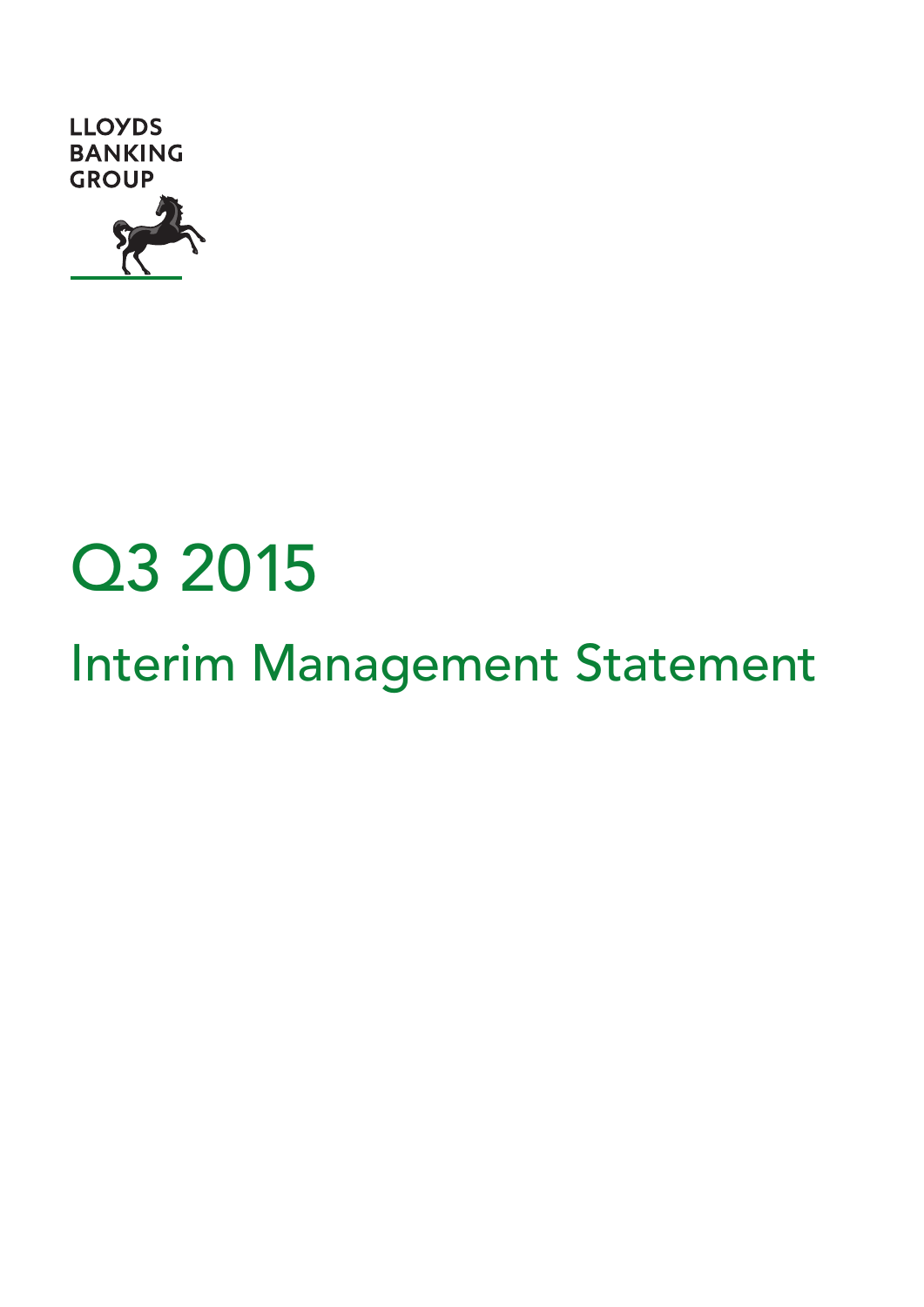#### **BASIS OF PRESENTATION**

This release covers the results of Lloyds Banking Group plc together with its subsidiaries (the Group) for the nine months ended 30 September 2015.

**Statutory basis:** Statutory information is set out on page 9. However, a number of factors have had a significant effect on the comparability of the Group's financial position and results. As a result, comparison on a statutory basis of the 2015 results with 2014 is of limited benefit.

**Underlying basis:** In order to present a more meaningful view of business performance, the results are presented on an underlying basis excluding items that in management's view would distort the comparison of performance between periods. Based on this principle the following items are excluded from underlying profit:

- asset sales and other items, which includes the effects of certain asset sales, the impact of liability management actions, the volatility relating to the Group's own debt and hedging arrangements as well as that arising in the insurance businesses, insurance gross up, the amortisation of purchased intangible assets and the unwind of acquisition-related fair value adjustments and certain past service pensions credits or charges in respect of the Group's defined benefit pension arrangements;
- Simplification costs, which for 2015 are limited to restructuring costs relating to the programme announced in October 2014. Costs in 2014 include severance, IT and business costs relating to the programme started in 2011;
- TSB build and dual running costs and the loss relating to the TSB sale; and
- payment protection insurance and other conduct provisions.

Unless otherwise stated, income statement commentaries throughout this document compare the nine months ended 30 September 2015 to the nine months ended 30 September 2014, and the balance sheet analysis compares the Group balance sheet as at 30 September 2015 to the Group balance sheet as at 31 December 2014.

**Required equity used in return measures:** Required equity is made up of shareholders' equity and non-controlling interests and is the amount required to achieve a common equity tier 1 ratio of 12.0 per cent after allowing for regulatory adjustments and deductions.

**TSB:** On 24 March 2015 the Group sold a 9.99 per cent interest in TSB reducing its holding to 40 per cent. This sale resulted in a loss of control over TSB and its deconsolidation. Accordingly, the Group's results in 2015 include TSB for the first quarter only. To facilitate meaningful period-on-period comparison, the operating results of TSB have been reported separately within underlying profit in all periods. The sale of the remaining interest was completed in the first half of the year.

#### **FORWARD LOOKING STATEMENTS**

This document contains certain forward looking statements with respect to the business, strategy and plans of Lloyds Banking Group and its current goals and expectations relating to its future financial condition and performance. Statements that are not historical facts, including statements about Lloyds Banking Group's or its directors' and/or management's beliefs and expectations, are forward looking statements. By their nature, forward looking statements involve risk and uncertainty because they relate to events and depend upon circumstances that will or may occur in the future. Factors that could cause actual business, strategy, plans and/or results to differ materially from the plans, objectives, expectations, estimates and intentions expressed in such forward looking statements made by the Group or on its behalf include, but are not limited to: general economic and business conditions in the UK and internationally; market related trends and developments; fluctuations in exchange rates, stock markets and currencies; the ability to access sufficient sources of capital, liquidity and funding when required; changes to the Group's credit ratings; the ability to derive cost savings; changing customer behaviour including consumer spending, saving and borrowing habits; changes to borrower or counterparty credit quality; instability in the global financial markets, including Eurozone instability, the potential for one or more countries to exit the Eurozone or European Union (EU) (including the UK as a result of a referendum on its EU membership) and the impact of any sovereign credit rating downgrade or other sovereign financial issues; technological changes and risks to cyber security; pandemic, natural and other disasters, adverse weather and similar contingencies outside the Group's control; inadequate or failed internal or external processes or systems; acts of war, other acts of hostility, terrorist acts and responses to those acts, geopolitical, pandemic or other such events; changes in laws, regulations, accounting standards or taxation, including as a result of further Scottish devolution; changes to regulatory capital or liquidity requirements and similar contingencies outside the Group's control; the policies, decisions and actions of governmental or regulatory authorities in the UK, the EU, the US or elsewhere including the implementation of key legislation and regulation; the ability to attract and retain senior management and other employees; requirements or limitations imposed on the Group as a result of HM Treasury's investment in the Group; actions or omissions by the Group's directors, management or employees including industrial action; changes to the Group's post-retirement defined benefit scheme obligations; the provision of banking operations services to TSB Banking Group plc; the extent of any future impairment charges or write-downs caused by, but not limited to, depressed asset valuations, market disruptions and illiquid markets; the value and effectiveness of any credit protection purchased by the Group; the inability to hedge certain risks economically; the adequacy of loss reserves; the actions of competitors, including non-bank financial services and lending companies; and exposure to regulatory or competition scrutiny, legal, regulatory or competition proceedings, investigations or complaints. Please refer to the latest Annual Report on Form 20-F filed with the US Securities and Exchange Commission for a discussion of certain factors together with examples of forward looking statements. Except as required by any applicable law or regulation, the forward looking statements contained in this document are made as of today's date, and Lloyds Banking Group expressly disclaims any obligation or undertaking to release publicly any updates or revisions to any forward looking statements.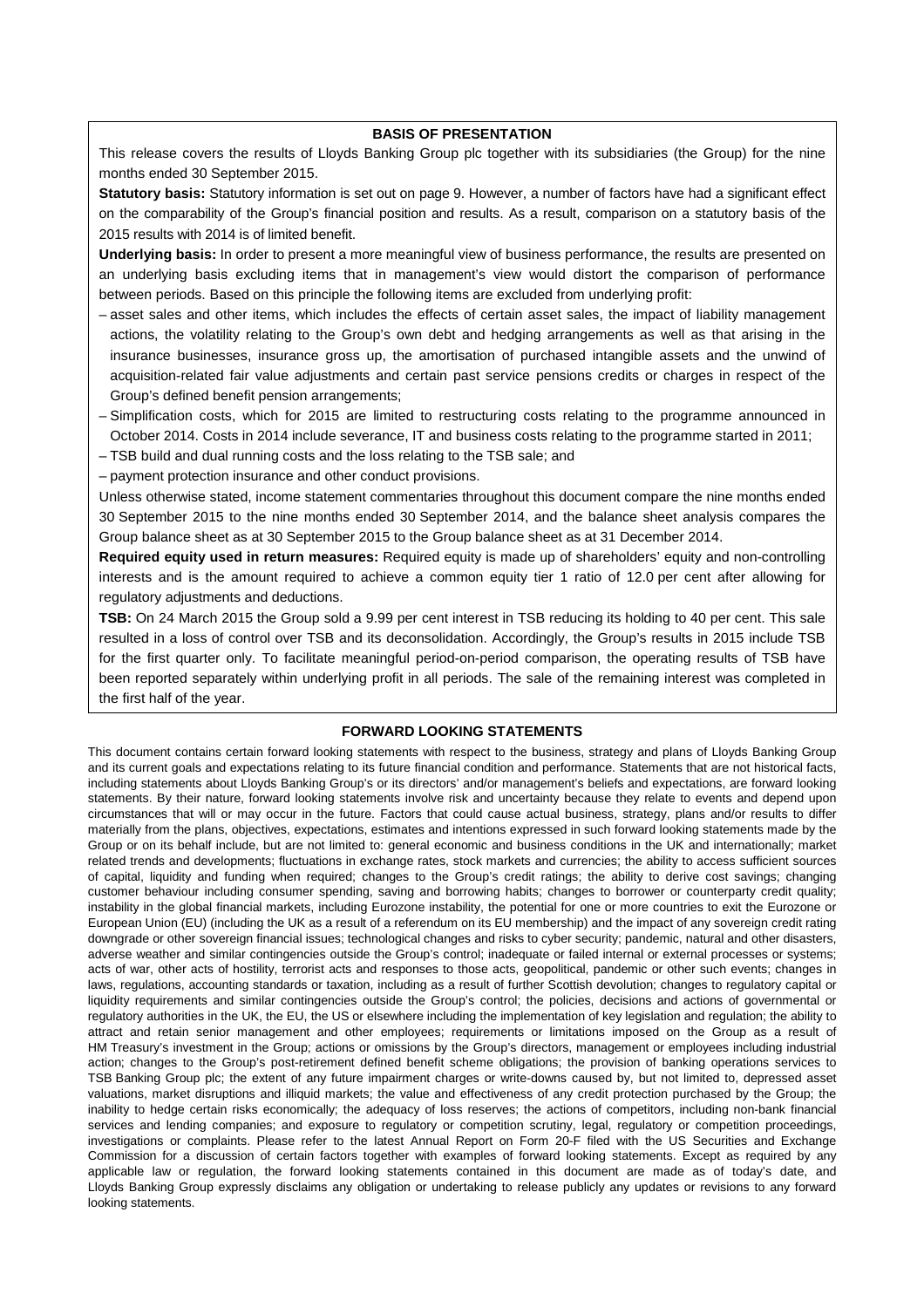# **RESULTS FOR THE NINE MONTHS ENDED 30 SEPTEMBER 2015**

'In the first nine months of this year we have continued to make strong progress towards becoming the best bank for customers and shareholders while delivering resilient financial performance and further strengthening our market leading capital ratios. These results, coupled with our simple, low risk, UK focused business model, underpin our confidence in the Group's future prospects and our strategic direction.'

> António Horta-Osório *Group Chief Executive*

#### **Improvement in profitability and returns**

- Underlying profit of £6,355 million, an increase of 6 per cent on the first nine months of 2014
- Total income flat at £13,205 million<sup>1</sup>
	- Net interest income of £8,578 million, up 4 per cent, driven by margin improvement to 2.63 per cent
	- Other income 7 per cent lower at £4,627 million
- Operating costs down 1 per cent despite additional investment and Simplification costs; cost:income ratio improved to 48.0 per cent
- Impairment charge down 64 per cent to £336 million; asset quality ratio improved 15 basis points to 0.11 per cent
- Underlying return on required equity of 15.7 per cent, up 1.7 percentage points on the first nine months of 2014
- Other income weaker in the third quarter partly offset by lower costs and impairments
- Statutory profit before tax up 33 per cent to £2,151 million (2014: £1,614 million). PPI provision of £500 million in the third quarter primarily reflects sensitivity run-rate previously disclosed at the half year
- Statutory return on required equity of 4.4 per cent, up 0.5 percentage points on the first nine months of 2014

#### **Balance sheet further strengthened**

- Strong balance sheet and liquidity position
	- Common equity tier 1 (CET1) ratio of 13.7 per cent (31 Dec 2014: 12.8 per cent, 30 June 2015: 13.3 per cent)
	- Total capital ratio of 22.2 per cent (31 Dec 2014: 22.0 per cent, 30 June 2015: 21.7 per cent)
	- Leverage ratio of 5.0 per cent (31 Dec 2014: 4.9 per cent, 30 June 2015: 4.9 per cent)
- Tangible net assets per share of 55.0 pence (31 Dec 2014: 54.9 pence, 30 June 2015: 53.5 pence)

#### **Our differentiated UK focused business model continues to deliver**

- Delivering growth in targeted areas, gaining market share in SME and Consumer Finance and meeting our Helping Britain Prosper Plan commitments by supporting first-time buyers and business start-ups
- Cost discipline and low risk business model providing competitive advantage
- UK government stake reduced to less than 11 per cent (as at 9 October 2015)

#### **Guidance for 2015 updated**

- Net interest margin for the full year now expected to be in line with year-to-date performance (2.63 per cent)
- Asset quality ratio now expected to be lower than 15 basis points for the full year
- Other income expected to recover in the fourth quarter but full year now expected to be slightly below 2014
- Remaining guidance unchanged

## **Outlook**

• The robust UK economy and our differentiated business model underpin our continued confidence in generating strong and sustainable returns.

<sup>1</sup> Total income, operating costs and impairment exclude TSB.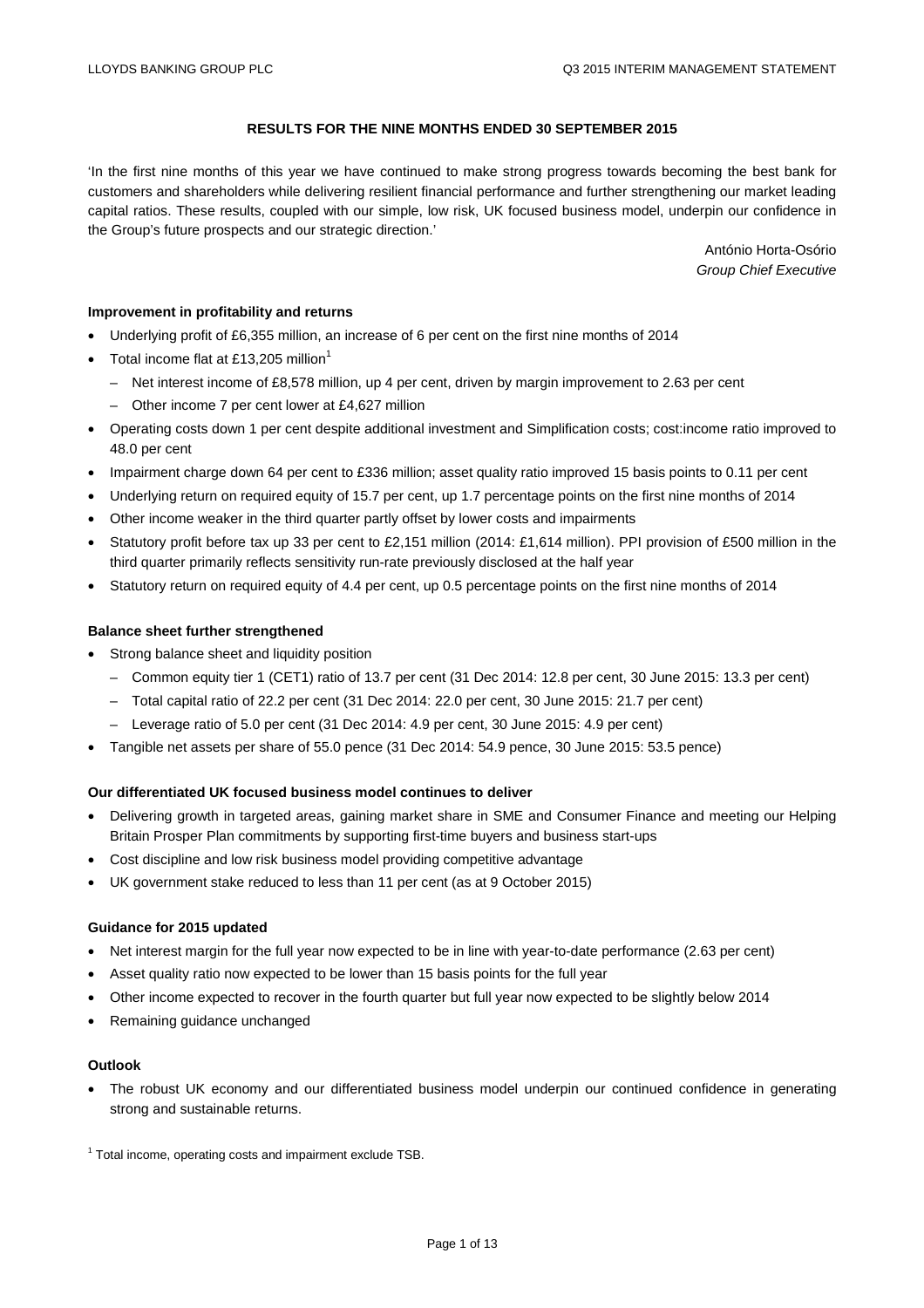# **CONSOLIDATED INCOME STATEMENT − UNDERLYING BASIS**

|                                                      | <b>Nine</b><br>months<br>ended<br>30 Sept<br>2015<br>£ million | Nine<br>months<br>ended<br>30 Sept<br>2014<br>£ million | Change<br>℅       | <b>Three</b><br>months<br>ended<br>30 Sept<br>2015<br>£ million | <b>Three</b><br>months<br>ended<br>30 Sept<br>2014<br>£ million | Change<br>%       |
|------------------------------------------------------|----------------------------------------------------------------|---------------------------------------------------------|-------------------|-----------------------------------------------------------------|-----------------------------------------------------------------|-------------------|
| Net interest income                                  | 8,578                                                          | 8,245                                                   | 4                 | 2,863                                                           | 2,841                                                           | 1                 |
| Other income                                         | 4,627                                                          | 4,954                                                   | (7)               | 1,374                                                           | 1,578                                                           | (13)              |
| <b>Total income</b>                                  | 13,205                                                         | 13,199                                                  |                   | 4,237                                                           | 4,419                                                           | (4)               |
| Operating costs                                      | (6,069)                                                        | (6, 101)                                                | 1                 | (1, 919)                                                        | (1, 967)                                                        | $\boldsymbol{2}$  |
| Operating lease depreciation                         | (563)                                                          | (525)                                                   | (7)               | (189)                                                           | (179)                                                           | (6)               |
| Costs                                                | (6, 632)                                                       | (6,626)                                                 | $\qquad \qquad -$ | (2, 108)                                                        | (2, 146)                                                        | $\overline{2}$    |
| Impairment                                           | (336)                                                          | (943)                                                   | 64                | (157)                                                           | (236)                                                           | 33                |
| Underlying profit excluding TSB                      | 6,237                                                          | 5,630                                                   | 11                | 1,972                                                           | 2,037                                                           | $(3)$             |
| <b>TSB</b>                                           | 118                                                            | 344                                                     |                   |                                                                 | 118                                                             |                   |
| Underlying profit                                    | 6,355                                                          | 5,974                                                   | $\pmb{6}$         | 1,972                                                           | 2,155                                                           | (8)               |
| Asset sales and other items                          | (955)                                                          | (1, 296)                                                |                   | (377)                                                           | (268)                                                           |                   |
| Simplification costs                                 | (69)                                                           | (650)                                                   |                   | (37)                                                            | (131)                                                           |                   |
| <b>TSB costs</b>                                     | (745)                                                          | (414)                                                   |                   |                                                                 | (105)                                                           |                   |
| Payment protection insurance provision               | (1,900)                                                        | (1,500)                                                 |                   | (500)                                                           | (900)                                                           |                   |
| Other conduct provisions                             | (535)                                                          | (500)                                                   |                   | (100)                                                           |                                                                 |                   |
| Profit before tax - statutory                        | 2,151                                                          | 1,614                                                   | 33                | 958                                                             | 751                                                             | 28                |
| Taxation                                             | (536)                                                          | (222)                                                   |                   | (268)                                                           | (58)                                                            |                   |
| Profit for the period                                | 1,615                                                          | 1,392                                                   | 16                | 690                                                             | 693                                                             |                   |
| Underlying earnings per share                        | 6.7p                                                           | 6.3p                                                    | 0.4p              | 2.1 <sub>p</sub>                                                | 2.2p                                                            | (0.1)p            |
| Earnings per share                                   | 1.8p                                                           | 1.7p                                                    | 0.1p              | 0.8p                                                            | 0.9p                                                            | (0.1)p            |
| Banking net interest margin <sup>1</sup>             | 2.63%                                                          | 2.39%                                                   | 24bp              | 2.64%                                                           | 2.47%                                                           | 17bp              |
| Average interest-earning banking assets <sup>1</sup> | £443bn                                                         | £464bn                                                  | (4)               | £439bn                                                          | £459bn                                                          | (5)               |
| Cost:income ratio <sup>2</sup>                       | 48.0%                                                          | 48.1%                                                   | $(0.1)$ pp        | 47.4%                                                           | 46.4%                                                           | 1.0 <sub>pp</sub> |
| Asset quality ratio <sup>1</sup>                     | 0.11%                                                          | 0.26%                                                   | (15)bp            | 0.15%                                                           | 0.19%                                                           | $(4)$ bp          |
| Return on risk-weighted assets                       | 3.67%                                                          | 3.05%                                                   | 62bp              | 3.47%                                                           | 3.37%                                                           | 10 <sub>bp</sub>  |
| Return on assets                                     | 1.02%                                                          | 0.95%                                                   | 7bp               | 0.95%                                                           | 1.01%                                                           | $(6)$ bp          |
| Underlying return on required equity                 | 15.7%                                                          | 14.0%                                                   | 1.7 <sub>pp</sub> | 14.8%                                                           | 15.4%                                                           | $(0.6)$ pp        |
| Statutory return on required equity                  | 4.4%                                                           | 3.9%                                                    | $0.5$ pp          | 6.0%                                                            | 5.9%                                                            | $0.1$ pp          |

# **BALANCE SHEET AND KEY RATIOS**

| At                |           |                 | At        |               |
|-------------------|-----------|-----------------|-----------|---------------|
| 30 Sept           | 30 June   | <b>Change</b>   | 31 Dec    | <b>Change</b> |
| 2015              | 2015      | %               | 2014      | %             |
| £455bn            | £452bn    | 1               | £478bn    | (5)           |
| £418bn            | £417 $bn$ | $\qquad \qquad$ | £447 $bn$ | (6)           |
| 109%              | 109%      |                 | 107%      | 2pp           |
| 13.7%             | 13.3%     | $0.4$ pp        | 12.8%     | $0.9$ pp      |
| 22.2%             | 21.7%     | $0.5$ pp        | 22.0%     | $0.2$ pp      |
| £225bn            | £227bn    | (1)             | £240bn    | (6)           |
| 5.0%              | 4.9%      | $0.1$ pp        | 4.9%      | 0.1pp         |
| 55.0 <sub>p</sub> | 53.5p     | 1.5p            | 54.9p     | 0.1p          |
|                   |           | At              |           |               |

<sup>1</sup> Excluding TSB.<br><sup>2</sup> Operating lease depreciation deducted from income and costs and excluding TSB.<br><sup>3</sup> Excludes reverse repos of £nil (31 December 2014: £5.1 billion).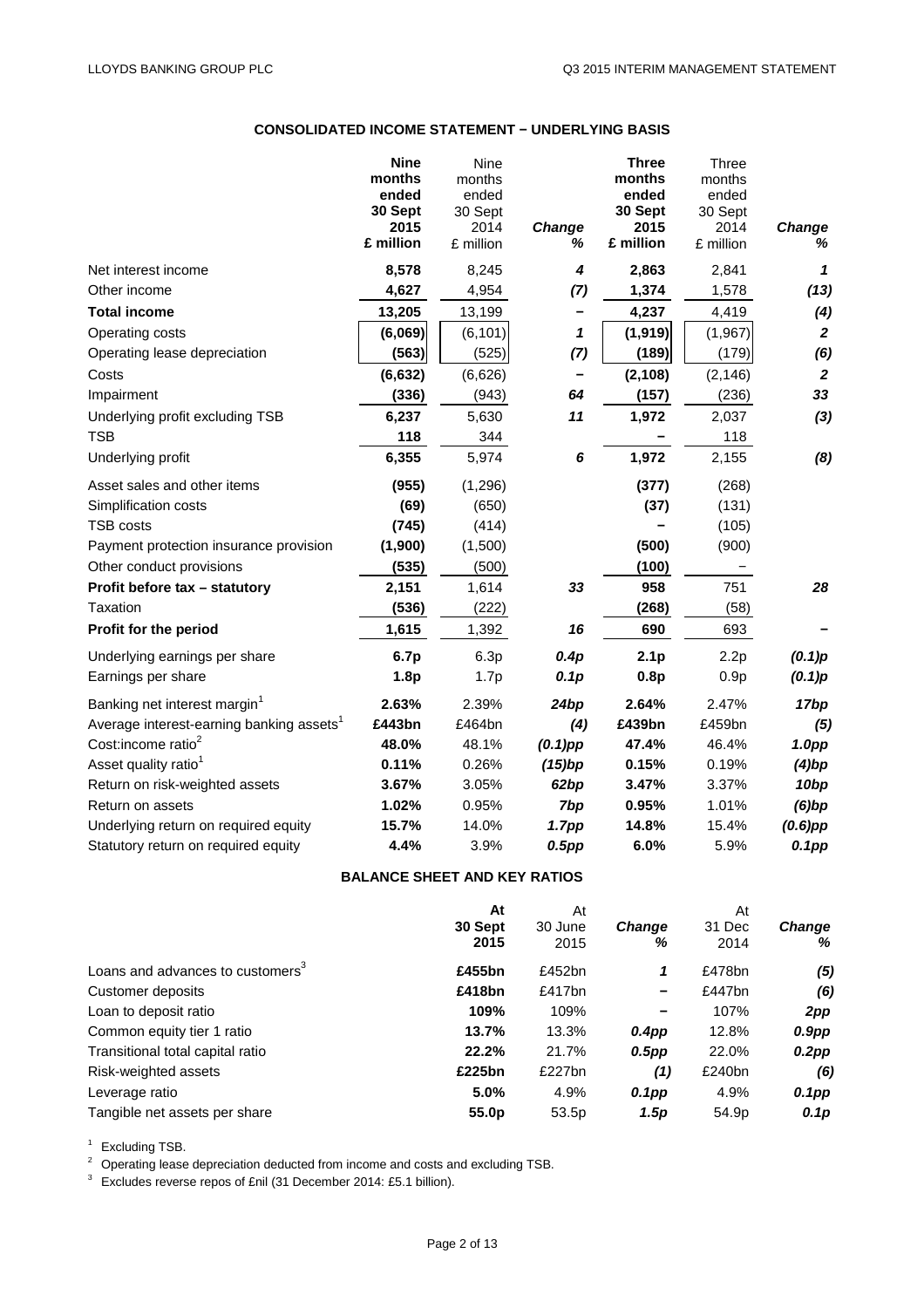## **GROUP CHIEF EXECUTIVE'S STATEMENT**

In the first nine months the Group has made strong progress on its strategy to become the best bank for our customers and shareholders. We have supported our customers by delivering on our main commitments within the Helping Britain Prosper Plan, while also achieving growth in our key customer segments. At the same time, our financial performance has been resilient, with improvements in our key measures of profitability and balance sheet strength. I am confident that these firm foundations, in particular our cost discipline and low risk business model, position us well to continue to support and benefit from UK economic growth.

#### **Financial performance and balance sheet strength**

Our financial performance continues to demonstrate the strength of our business model, with underlying profit up by 6 per cent to £6,355 million in the nine months to the end of September. This was largely driven by a significant reduction in impairment charges and lower costs, and led to an improvement in our underlying return on required equity to 15.7 per cent. Underlying profit was, however, lower in the third quarter than last year, reflecting lower than expected other income, partly offset by improvements in impairments and costs. While other income is expected to recover in the fourth quarter, we now expect it to be slightly below 2014 for the full year. The year-to-date statutory profit before tax of £2,151 million was up significantly, despite the impact of TSB taken in the first quarter and conduct charges, including an additional charge in the third quarter for PPI. Notwithstanding these additional charges, our capital position also continues to improve, with our common equity tier 1 ratio now standing at 13.7 per cent compared with 12.8 per cent at the end of 2014.

#### **Continuing to support and benefit from the UK economy**

As a UK retail and commercial bank, we continue to support and benefit from a robust UK economy, with current low unemployment levels, increased house prices, an increase in consumer spending and a reduction in household debt, providing a positive backdrop to the Group's future prospects.

While the regulatory environment in the UK continues to evolve, we are now getting greater clarity on a number of issues that are significant for the Group and the wider banking sector. We note the recent announcements from the Prudential Regulatory Authority (PRA) on ring-fencing and the findings of the Competition and Markets Authority (CMA) and are well placed to continue to support the aims of these regulatory bodies in ensuring the stability of the UK financial system and that there is effective competition for the benefit of both small business and retail customers. In addition, we note the recent announcement from the Financial Conduct Authority (FCA) on potential time-barring for PPI and Plevin as well as the UK government's proposed review and consultation into how claims management companies (CMCs) are regulated and remunerated. We are awaiting further clarity on what each of these developments might mean for the sector once the outcomes of the associated consultation processes are known.

The Group continues to support the UK economy by delivering on its key commitments to households and businesses within the Helping Britain Prosper Plan, providing approximately one in four first-time buyer mortgages and supporting one in five new business start-ups in the nine months to the end of September. Growth in our key customer segments has also been strong with net lending to SMEs and mid-market corporate clients increasing by more than £1.5 billion in the last 12 months, while the strong momentum in UK Consumer Finance has also continued, with net balances up 17 per cent year-on-year. Mortgages are up 1 per cent and although this is slightly below market growth, this has been a conscious decision to protect margin in a low growth market environment and a competitive market.

#### **Returning the Group to full private ownership**

Our strategic progress, coupled with our financial performance has enabled the UK government to make further substantial progress in returning the Group to full private ownership at a profit to the UK taxpayer. The government has now reduced its stake to less than 11 per cent, returning approximately £15.5 billion to the UK taxpayer, on top of the dividends we have paid so far in 2015. We welcome the further progress that the government has made this year and will fully support the proposed retail offer.

#### **Differentiated business model positions the Group well for further progress**

As a simple, low risk, customer focused, UK retail and commercial bank, we are well placed to respond to the evolving regulatory environment as well as the short-term challenges of low interest rates. Looking further ahead, the combination of our differentiated business model with the robust outlook for the UK economy, underpins our confidence in generating sustainable and strong returns, as we aim to become the best bank for our customers and shareholders.

António Horta-Osório *Group Chief Executive*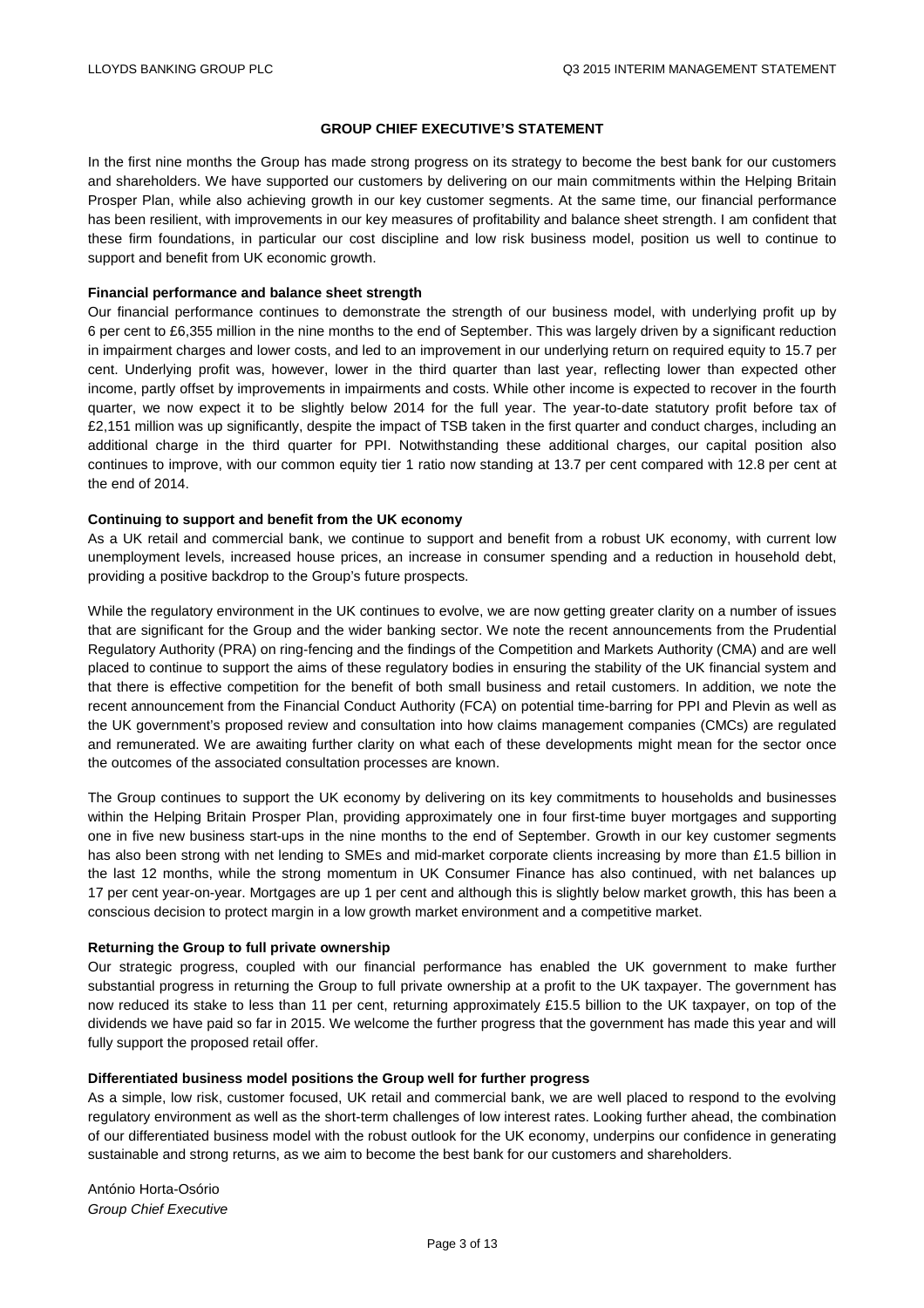#### **Overview: improvement in profitability and returns, balance sheet further strengthened**

The Group's underlying profit increased by 6 per cent in the first nine months to £6,355 million, largely driven by a 64 per cent improvement in impairments. Total income was broadly flat but operating costs were down 1 per cent with the cost:income ratio improved to 48.0 per cent. Statutory profit before tax was £2,151 million, up 33 per cent from £1,614 million in 2014. This was after a charge of £660 million relating to the disposal of TSB in the first half as well as provisions for PPI totalling £1,900 million (2014: £1,500 million) of which £500 million was charged in the third quarter. Underlying and statutory returns on required equity improved to 15.7 per cent (2014: 14.0 per cent) and 4.4 per cent (2014: 3.9 per cent), respectively.

Total loans and advances to customers were £455 billion at 30 September 2015, 5 per cent lower than at 31 December 2014 largely as a result of the sale of TSB (31 December 2014: £456 billion excluding TSB) and 1 per cent higher than at 30 June 2015. Growth of £5.3 billion in the key customer segments year-on-year was offset by further reductions in run-off lending of £3.6 billion. Customer deposits were £418 billion at 30 September 2015, 6 per cent lower than at 31 December 2014, with growth in Commercial Banking more than offset by planned reductions in retail tactical deposits, online deposits within Consumer Finance and the disposal of TSB.

The underlying profits and a 6 per cent reduction in risk-weighted assets resulted in a further improvement in the Group's common equity tier 1 ratio to 13.7 per cent (31 December 2014: 12.8 per cent) with the leverage ratio increasing to 5.0 per cent (31 December 2014: 4.9 per cent). The tangible net asset value per share increased to 55.0 pence (31 December 2014: 54.9 pence; 30 June 2015: 53.5 pence) with the underlying profit partly offset by the impact of the sale of TSB, conduct provisions and the payment of the 2014 full year and 2015 interim dividends.

#### **Total income**

| <b>Nine</b> | Nine      |               |
|-------------|-----------|---------------|
| months      | months    |               |
| ended       | ended     |               |
| 30 Sept     | 30 Sept   |               |
| 2015        | 2014      | <b>Change</b> |
| £ million   | £ million | %             |
| 8,578       | 8,245     | 4             |
| 4,627       | 4,954     | (7)           |
| 13,205      | 13,199    |               |
| 2.63%       | 2.39%     | 24bp          |
| £442.8bn    | £463.5bn  | (4)           |
|             |           |               |

Total income was flat at £13,205 million with an increase in net interest income offset by reductions in other income. Net interest income increased 4 per cent to £8,578 million driven by the improvement in net interest margin to 2.63 per cent (2014: 2.39 per cent). This has more than offset the 4 per cent reduction in average interest-earning banking assets, which primarily reflects run-off but also lower lending balances in Global Corporates. The improvement in net interest margin compared with 2014 was due to improved deposit pricing and mix, lower wholesale funding costs, and the disposal of lower margin run-off assets partly offset by pressure on asset prices.

Given the further improvement in net interest margin, we now expect that the net interest margin for the 2015 full year will be in line with year-to-date performance of 2.63 per cent.

Other income was 7 per cent lower at £4,627 million following a lower than expected third quarter. The expected quarteron-quarter reduction in Insurance, primarily relating to the bulk annuity transaction in the second quarter, has been accompanied by tougher trading conditions in Commercial Banking and lower income from run-off assets. Looking forward, while we expect other income to recover in the fourth quarter, we now expect other income for the full year to be slightly below 2014.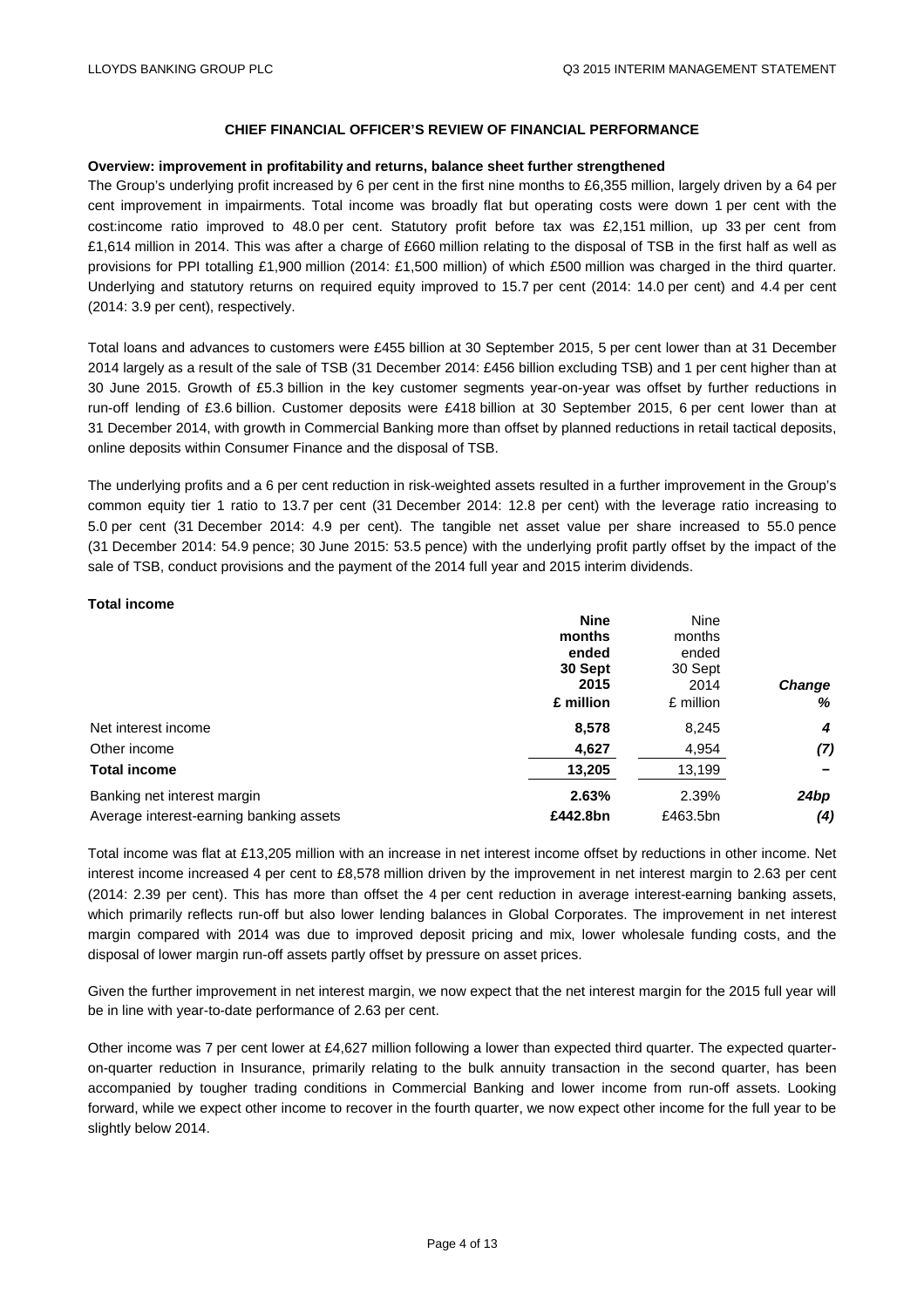**Costs** 

|                                | <b>Nine</b> | Nine      |               |
|--------------------------------|-------------|-----------|---------------|
|                                | months      | months    |               |
|                                | ended       | ended     |               |
|                                | 30 Sept     | 30 Sept   |               |
|                                | 2015        | 2014      | <b>Change</b> |
|                                | £ million   | £ million | %             |
| Operating costs                | 6,069       | 6,101     | 1             |
| Operating lease depreciation   | 563         | 525       | (7)           |
| <b>Costs</b>                   | 6,632       | 6,626     |               |
| Cost:income ratio <sup>1</sup> | 48.0%       | 48.1%     | $(0.1)$ pp    |

 $1$  Operating lease depreciation deducted from income and costs.

Operating costs at £6,069 million were down 1 per cent despite increased investment of £319 million in the business including costs relating to Simplification initiatives. The next phase of the Simplification programme has delivered £291 million of run-rate savings as at 30 September 2015 towards the target of £1 billion by the end of 2017, announced in October 2014.

Our market leading cost:income ratio improved to 48.0 per cent. While costs in the fourth quarter are likely to be higher due to the timing of the Bank levy, we continue to target annual improvements in the full year cost:income ratio which for 2014 was 49.8 per cent.

#### **Impairment**

|                                     | <b>Nine</b> | Nine      |               |
|-------------------------------------|-------------|-----------|---------------|
|                                     | months      | months    |               |
|                                     | ended       | ended     |               |
|                                     | 30 Sept     | 30 Sept   |               |
|                                     | 2015        | 2014      | <b>Change</b> |
|                                     | £ million   | £ million | %             |
| Ongoing business impairment charge  | 352         | 593       | 41            |
| Run-off impairment (release)/charge | (16)        | 350       |               |
| Total impairment charge             | 336         | 943       | 64            |
| Asset quality ratio                 | 0.11%       | 0.26%     | $(15)$ bp     |
|                                     | At 30 Sept  | At 31 Dec |               |
|                                     | 2015        | 2014      |               |
|                                     | %           | $\%$      |               |
| Impaired loans as a % of advances   | 2.1         | 2.9       | $(0.8)$ pp    |
| Coverage ratio                      | 49.1        | 56.4      | $(7.3)$ pp    |

The impairment charge was £336 million, 64 per cent lower than 2014, driven by the significant reduction in run-off business and improvements in all banking divisions. The Group's focus on effective risk management, the improved economic conditions and continued low interest rates has continued to drive lower impairment levels. The total impairment charge includes significant provision releases, but at lower levels than realised in 2014.

The asset quality ratio for the first nine months was 11 basis points and we now expect the ratio for the 2015 full year to be lower than 15 basis points.

Impaired loans as a percentage of closing advances fell from 2.9 per cent at 31 December 2014 to 2.1 per cent, largely driven by the sale of a portfolio of Irish commercial loans in the third quarter. Coverage fell from 56.4 per cent to 49.1 per cent over the same period, largely reflecting the reduction in highly impaired Irish commercial loan assets.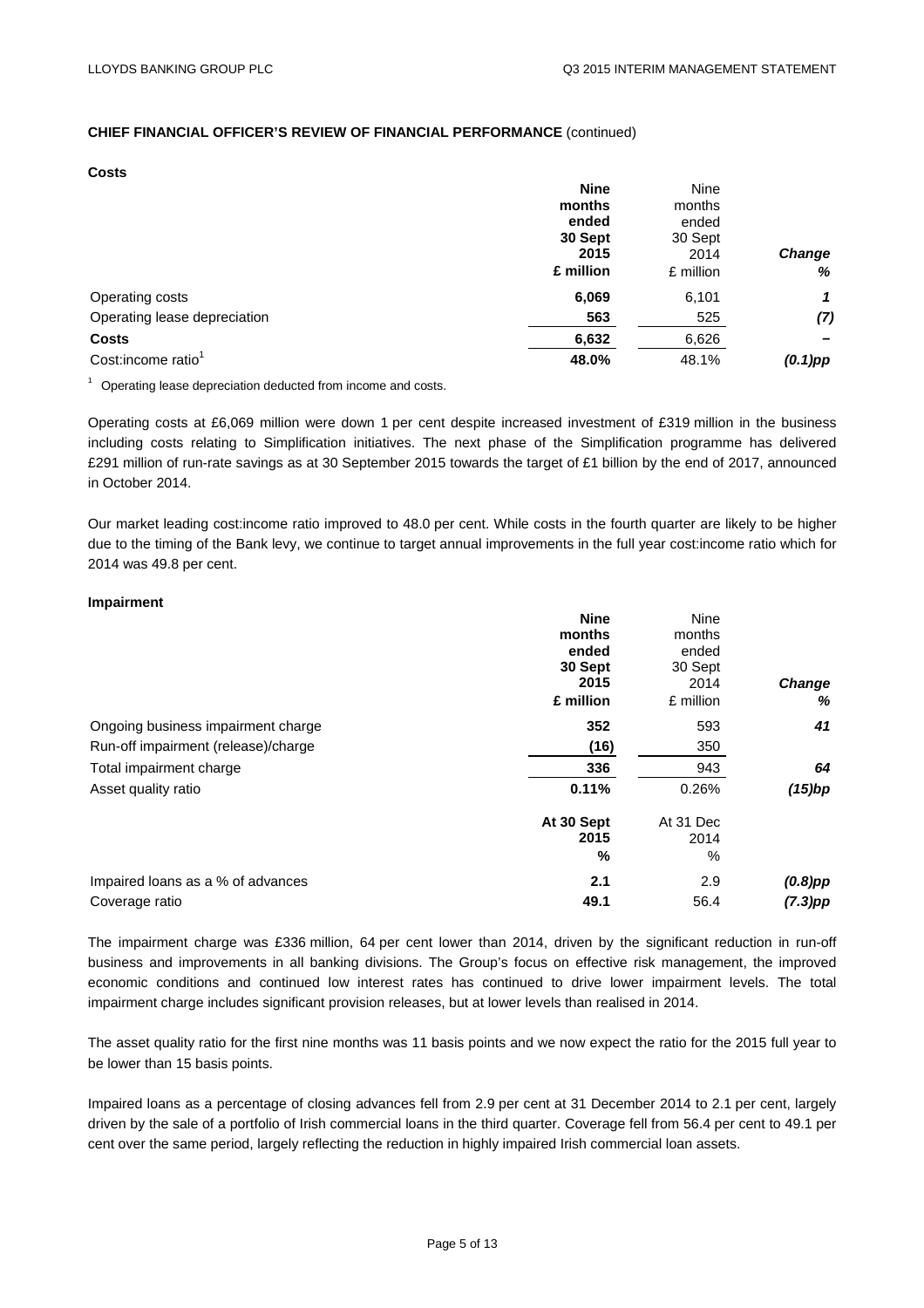#### **Statutory profit**

Statutory profit before tax was £2,151 million compared with £1,614 million in 2014. Further detail on the reconciliation of underlying to statutory results is included on page 11.

|                                        | <b>Nine</b> | <b>Nine</b> |
|----------------------------------------|-------------|-------------|
|                                        | months      | months      |
|                                        | ended       | ended       |
|                                        | 30 Sept     | 30 Sept     |
|                                        | 2015        | 2014        |
|                                        | £ million   | £ million   |
| <b>Underlying profit</b>               | 6,355       | 5,974       |
| Asset sales and other items:           |             |             |
| Asset sales and volatility             | (573)       | (1,282)     |
| Fair value unwind                      | (136)       | (471)       |
| Other items                            | (246)       | 457         |
|                                        | (955)       | (1, 296)    |
| Simplification costs                   | (69)        | (650)       |
| TSB:                                   |             |             |
| Build and dual running costs           | (85)        | (414)       |
| Charge relating to disposal            | (660)       |             |
|                                        | (745)       | (414)       |
| Payment protection insurance provision | (1,900)     | (1,500)     |
| Other conduct provisions               | (535)       | (500)       |
| Profit before tax - statutory          | 2,151       | 1,614       |
| Taxation                               | (536)       | (222)       |
| Profit for the period                  | 1,615       | 1,392       |
| Statutory return on required equity    | 4.4%        | 3.9%        |

#### **Asset sales and other items**

The loss of £573 million for asset sales and volatility included a charge of £369 million for the reduction in the value of the equity conversion feature embedded in the Group's Enhanced Capital Notes (ECNs) and negative insurance volatility of £316 million (2014: £197 million). Asset sales and volatility in 2014 included the net loss of £1,136 million relating to the exchange of ECNs for Additional Tier 1 securities.

The fair value unwind charge of £136 million included the accelerated amortisation of a fair value adjustment recognised in the first half of the year.

The charge for other items of £246 million related to the amortisation of purchased intangibles. The credit of £457 million in 2014 included a gain of £710 million relating to changes made to the Group's defined benefit pension schemes.

#### **TSB**

The Group's results in 2015 include TSB for the first quarter only, following the agreement in March to sell our remaining stake in the business to Banco Sabadell. The charge of £660 million relating to the sale reflects the net costs of the Transitional Service Agreement between the Group and TSB, the contribution to be provided by the Group to TSB in migrating to an alternative IT platform and the gain on sale.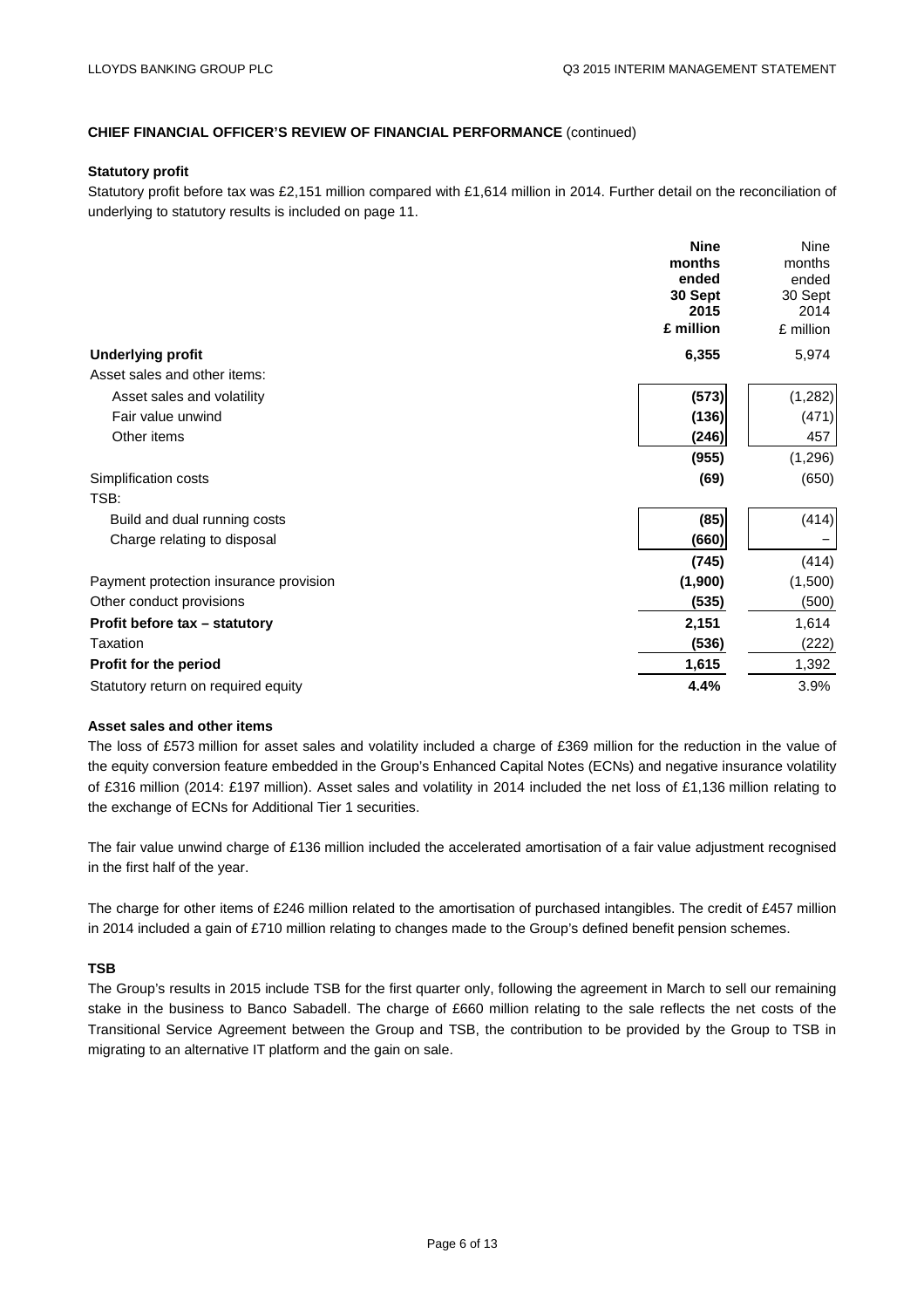#### **PPI**

The Group increased the provision for expected PPI costs by a further £500 million in the third quarter bringing the total amount provided to £13.9 billion with £2.1 billion remaining unutilised. Reactive complaint volumes in the third quarter were broadly flat compared with the first half and higher than estimated but the associated provision of £375 million was slightly lower than the sensitivity run-rate provided at the half year due to lower average redress. In addition, we took a further £125 million provision relating to higher than expected overturn and redress rates in the remediation programme.

The cash spend in the third quarter reduced to £0.6 billion and included remediation and Past Business Review (PBR) repayments. Total cash spend year-to-date has been £2.3 billion.

A number of risks and uncertainties remain, in particular in respect of complaint volumes, which are primarily driven by CMC activity. The current provision continues to assume a significant decrease in reactive complaint volumes over the next 15 months, compared with trends in recent quarters. If reactive complaint volumes do not decline or the decline is delayed, this could lead to additional provisions with sensitivities consistent with those provided in the half year news release. We note the recent announcement from the FCA on potential time barring for PPI and Plevin and await further clarity on what the associated consultation process might mean for the sector. We have not reflected any possible impacts resulting from this FCA announcement in our third quarter provision.

#### **Other conduct provisions**

The Group incurred a further charge of £100 million in the third quarter relating to potential claims and remediation in respect of products sold through the branch network and further investigation of matters highlighted through industry wide regulatory reviews. This brings the total charge for other conduct provisions in the first nine months of 2015 to £535 million.

#### **Taxation**

The tax charge for the first nine months of 2015 was £536 million, representing an effective tax rate of 25 per cent. This is higher than the UK corporation tax rate, largely due to the impact of non-deductible expenses and policyholder tax.

Following the enactment of tax changes in October 2015, the impact of the non-deductibility of PPI and conduct charges incurred after 8 July 2015 will be reflected in the final quarter of 2015.

#### **Funding, liquidity and capital ratios**

|                                                 | At      | At      |                   | At     |               |
|-------------------------------------------------|---------|---------|-------------------|--------|---------------|
|                                                 | 30 Sept | 30 June | <b>Change</b>     | 31 Dec | <b>Change</b> |
|                                                 | 2015    | 2015    | ℅                 | 2014   | %             |
| Wholesale funding                               | £125bn  | £116bn  | 8                 | £116bn | 7             |
| Wholesale funding <1 year maturity              | £42bn   | £39bn   | 9                 | £41bn  | 3             |
| Of which money-market funding <1 year maturity  | £26bn   | £20bn   | 28                | £19bn  | 35            |
| Loan to deposit ratio                           | 109%    | 109%    | -                 | 107%   | 2pp           |
| Primary liquid assets <sup>2</sup>              | £118bn  | £109bn  | 9                 | £109bn | 8             |
| Common equity tier 1 capital ratio <sup>3</sup> | 13.7%   | 13.3%   | 0.4 <sub>DP</sub> | 12.8%  | $0.9$ pp      |
| Transitional tier 1 capital ratio               | 17.2%   | 16.8%   | $0.4$ pp          | 16.5%  | $0.7$ pp      |
| Transitional total capital ratio                | 22.2%   | 21.7%   | $0.5$ pp          | 22.0%  | $0.2$ pp      |
| Leverage ratio                                  | 5.0%    | 4.9%    | $0.1$ pp          | 4.9%   | $0.1$ pp      |
| Risk-weighted assets                            | £225bn  | £227bn  | (1)               | £240bn | (6)           |
| Shareholders' equity                            | £43bn   | £42bn   | $\mathbf{2}$      | £43bn  |               |

<sup>1</sup> Excludes balances relating to margins of £2.7 billion (31 December 2014: £2.8 billion) and settlement accounts of £1.2 billion

 $^2$  Primary liquid assets at 31 December 2014 included balances relating to TSB of £4.5 billion (30 September 2015: £nil).<br><sup>3</sup> Excluding the impact of the dividend announced with the 2015 half year results, the ratio was ratio is the same on both fully loaded and transitional bases.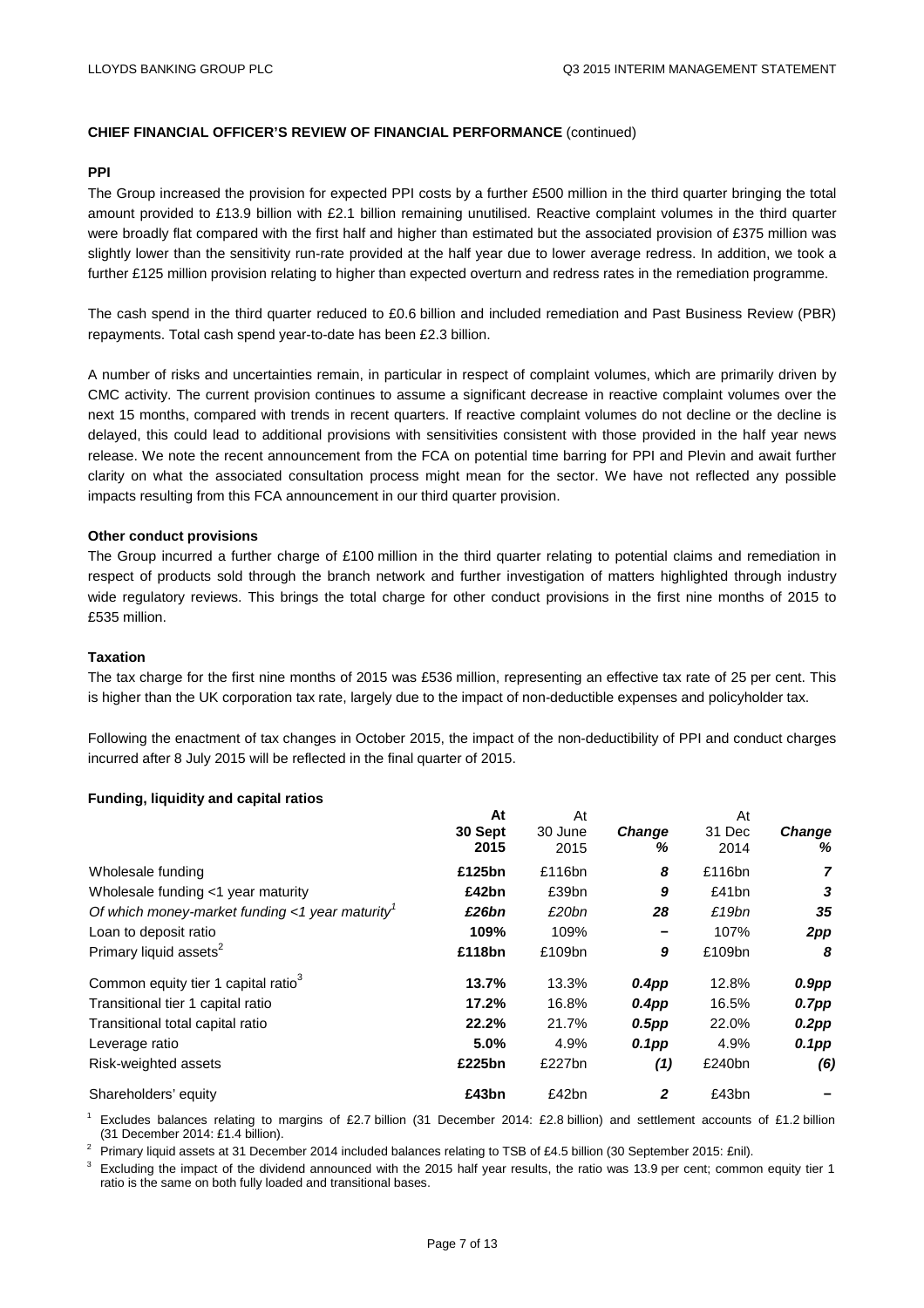Wholesale funding increased to £125 billion, of which £42 billion, or 34 per cent, had a maturity of less than one year at 30 September (31 December 2014: £41 billion, representing 35 per cent). The increase in wholesale funding is partially a timing impact as we have taken advantage of favourable market conditions. The increased funding has largely been used to strengthen the Group's overall liquidity position.

The Group continued to strengthen its capital position, with a common equity tier 1 ratio of 13.7 per cent, an increase of 0.9 per cent in the first nine months, or 1.1 per cent excluding the dividend announced with the half year results. The overall improvement in the ratio was driven by a combination of underlying profit and a reduction in risk-weighted assets, partly offset by the charges relating to the sale of TSB, PPI and other conduct provisions.

Risk-weighted assets reduced by 6 per cent to £225 billion (31 December 2014: £240 billion), due to the reduction in the run-off portfolio, completion of the sale of TSB, active portfolio management and improvements in credit quality.

The Group's leverage ratio has increased to 5.0 per cent, primarily reflecting the reduction in balance sheet assets arising, in part, from the disposal of TSB.

#### **Enhanced Capital Notes (ECNs)**

On 3 June 2015, the Chancery Division of the High Court handed down its judgment in respect of the interpretation of certain terms of the ECNs, in which it found that a Capital Disqualification Event had not occurred. The Group filed an appeal with the Court of Appeal and the hearing took place on 26 and 27 August 2015. The Group intends to update the market once the outcome of the Court decision is known.

#### **Conclusion**

In the first nine months of 2015, the Group has delivered another resilient financial performance, with a significant increase in statutory profitability and an improved capital position. The combination of the Group's differentiated UK focused, simple and low risk business model, and the robust outlook for the UK economy, positions us well for the evolving competitive and regulatory environment, and we are confident in our ability to deliver strong and sustainable returns.

George Culmer *Chief Financial Officer*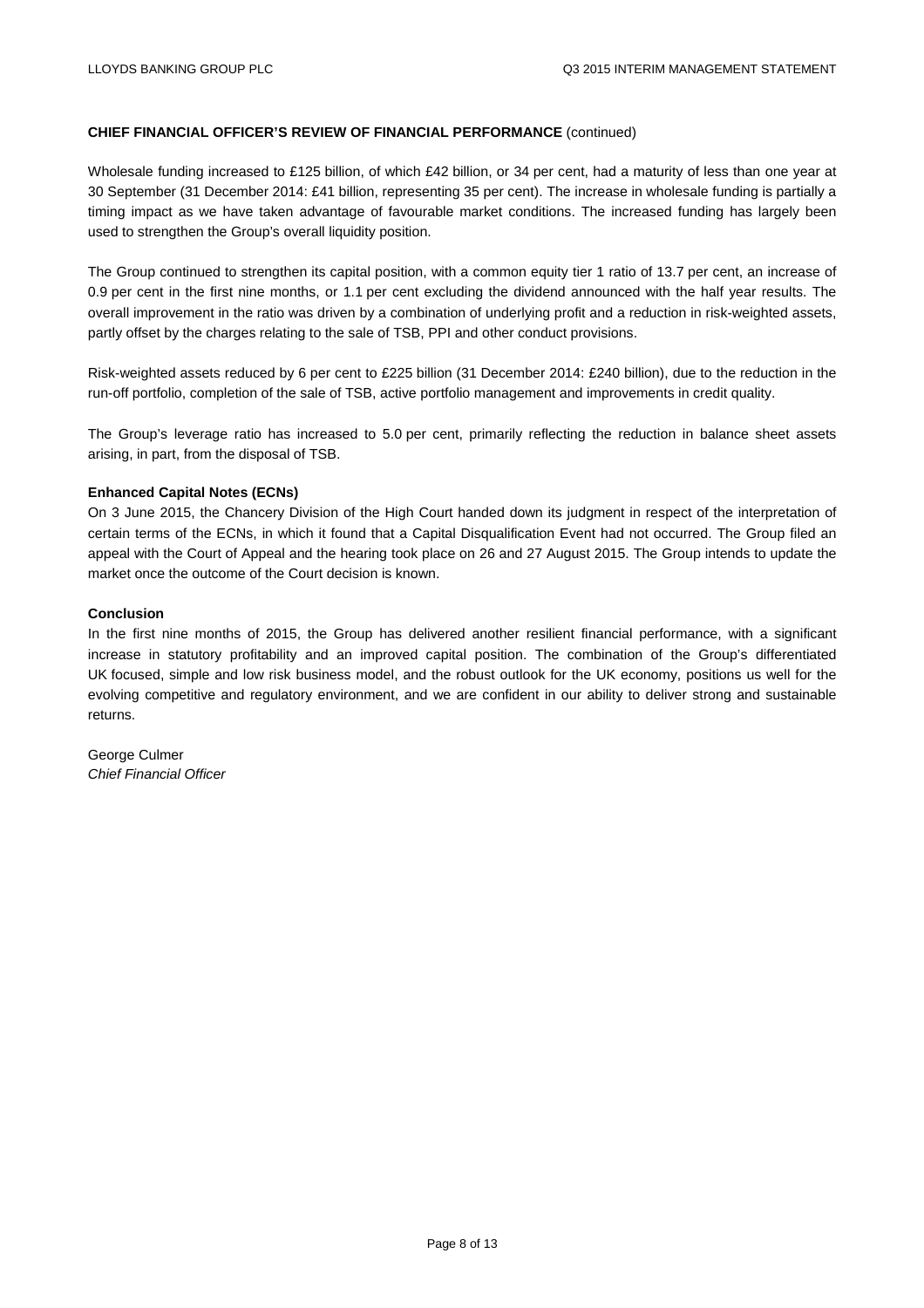# **STATUTORY CONSOLIDATED INCOME STATEMENT AND BALANCE SHEET (UNAUDITED)**

|                                                                              | <b>Nine</b><br>months<br>ended | Nine<br>months<br>ended |
|------------------------------------------------------------------------------|--------------------------------|-------------------------|
|                                                                              | 30 Sept                        | 30 Sept                 |
| Income statement                                                             | 2015<br>£ million              | 2014<br>£ million       |
|                                                                              |                                |                         |
| Net interest income                                                          | 9,016                          | 8,090                   |
| Other income, net of insurance claims                                        | 3,646                          | 4,067                   |
| Total income, net of insurance claims                                        | 12,662                         | 12,157                  |
| Total operating expenses                                                     | (10, 312)                      | (9,677)                 |
| Impairment                                                                   | (199)                          | (866)                   |
| <b>Profit before tax</b>                                                     | 2,151                          | 1,614                   |
| Taxation                                                                     | (536)                          | (222)                   |
| Profit for the period                                                        | 1,615                          | 1,392                   |
| Profit attributable to ordinary shareholders                                 | 1,246                          | 1,144                   |
| Profit attributable to other equity holders                                  | 295                            | 189                     |
| Profit attributable to equity holders                                        | 1,541                          | 1,333                   |
| Profit attributable to non-controlling interests                             | 74                             | 59                      |
| Profit for the period                                                        | 1,615                          | 1,392                   |
|                                                                              |                                |                         |
|                                                                              | At 30 Sept                     | At 31 Dec               |
| <b>Balance sheet</b>                                                         | 2015<br>£ million              | 2014<br>£ million       |
| <b>Assets</b>                                                                |                                |                         |
| Cash and balances at central banks                                           | 61,278                         | 50,492                  |
| Trading and other financial assets at fair value through profit or loss      | 145,164                        | 151,931                 |
| Derivative financial instruments                                             | 30,760                         | 36,128                  |
| Loans and receivables                                                        | 479,391                        | 510,072                 |
| Available-for-sale financial assets                                          | 33,594                         | 56,493                  |
| Held-to-maturity investments                                                 | 19,761                         |                         |
| Other assets                                                                 | 47,765                         | 49,780                  |
| <b>Total assets</b>                                                          | 817,713                        | 854,896                 |
|                                                                              |                                |                         |
| <b>Liabilities</b><br>Deposits from banks                                    | 17,176                         | 10,887                  |
| Customer deposits                                                            | 418,576                        | 447,067                 |
| Trading and other financial liabilities at fair value through profit or loss | 54,894                         | 62,102                  |
| Derivative financial instruments                                             | 27,697                         | 33,187                  |
| Debt securities in issue                                                     | 86,329                         | 76,233                  |
| Liabilities arising from insurance and investment contracts                  | 100,522                        | 114,166                 |
| Subordinated liabilities                                                     | 23,301                         | 26,042                  |
| Other liabilities                                                            | 40,216                         | 35,309                  |
| <b>Total liabilities</b>                                                     | 768,711                        | 804,993                 |
|                                                                              |                                |                         |
| Shareholders' equity                                                         | 43,226                         | 43,335                  |
| Other equity instruments                                                     | 5,355                          | 5,355                   |
| Non-controlling interests                                                    | 421                            | 1,213                   |
| Total equity                                                                 | 49,002                         | 49,903                  |
| <b>Total equity and liabilities</b>                                          | 817,713                        | 854,896                 |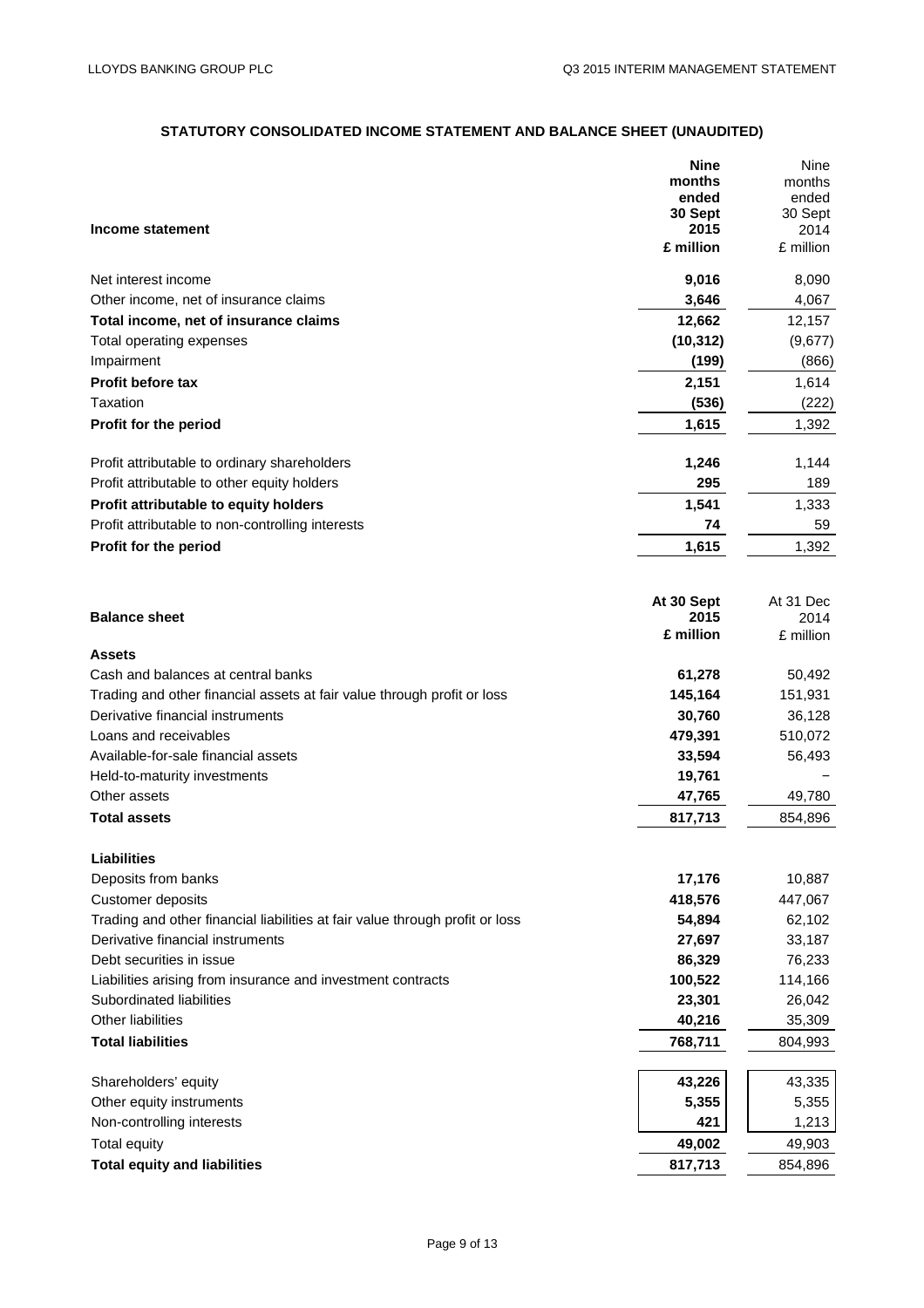# **NOTES**

# **1. Summary of movements in total equity**

|                                                       | Shareholders'<br>equity<br>£m | <b>Other</b><br>equity<br>instruments<br>£m | Non-<br>controlling<br><b>interests</b><br>£m | Total<br>equity<br>£m |
|-------------------------------------------------------|-------------------------------|---------------------------------------------|-----------------------------------------------|-----------------------|
| <b>Balance at 1 January 2015</b>                      | 43,335                        | 5,355                                       | 1,213                                         | 49,903                |
| Movements in the period:                              |                               |                                             |                                               |                       |
| Profit for the period                                 | 1,541                         |                                             | 74                                            | 1,615                 |
| Defined benefit pension scheme remeasurements         | 420                           |                                             |                                               | 420                   |
| AFS revaluation reserve                               | (429)                         |                                             |                                               | (429)                 |
| Cash flow hedging reserve                             | (14)                          |                                             |                                               | (14)                  |
| <b>Dividends</b>                                      | (1,070)                       |                                             | (24)                                          | (1,094)               |
| Distributions on other equity instruments, net of tax | (235)                         |                                             |                                               | (235)                 |
| Treasury shares and employee award schemes            | (326)                         |                                             |                                               | (326)                 |
| Adjustment on sale of interest in TSB                 |                               |                                             | (825)                                         | (825)                 |
| Other movements                                       | 4                             |                                             | (17)                                          | (13)                  |
| <b>Balance at 30 September 2015</b>                   | 43,226                        | 5,355                                       | 421                                           | 49,002                |

|                                                       | Shareholders'<br>equity<br>£m | Other<br>equity<br>instruments<br>£m | Non-<br>controlling<br>interests<br>£m | Total<br>equity<br>£m |
|-------------------------------------------------------|-------------------------------|--------------------------------------|----------------------------------------|-----------------------|
| Balance at 1 July 2015                                | 42,256                        | 5,355                                | 430                                    | 48,041                |
| Movements in the period:                              |                               |                                      |                                        |                       |
| Profit for the period                                 | 667                           |                                      | 23                                     | 690                   |
| Defined benefit pension scheme remeasurements         | 662                           |                                      |                                        | 662                   |
| AFS revaluation reserve                               | (362)                         |                                      |                                        | (362)                 |
| Cash flow hedging reserve                             | 696                           |                                      |                                        | 696                   |
| <b>Dividends</b>                                      | (535)                         |                                      | (14)                                   | (549)                 |
| Distributions on other equity instruments, net of tax | (78)                          |                                      |                                        | (78)                  |
| Treasury shares and employee award schemes            | (57)                          |                                      |                                        | (57)                  |
| Other movements                                       | (23)                          |                                      | (18)                                   | (41)                  |
| <b>Balance at 30 September 2015</b>                   | 43,226                        | 5,355                                | 421                                    | 49,002                |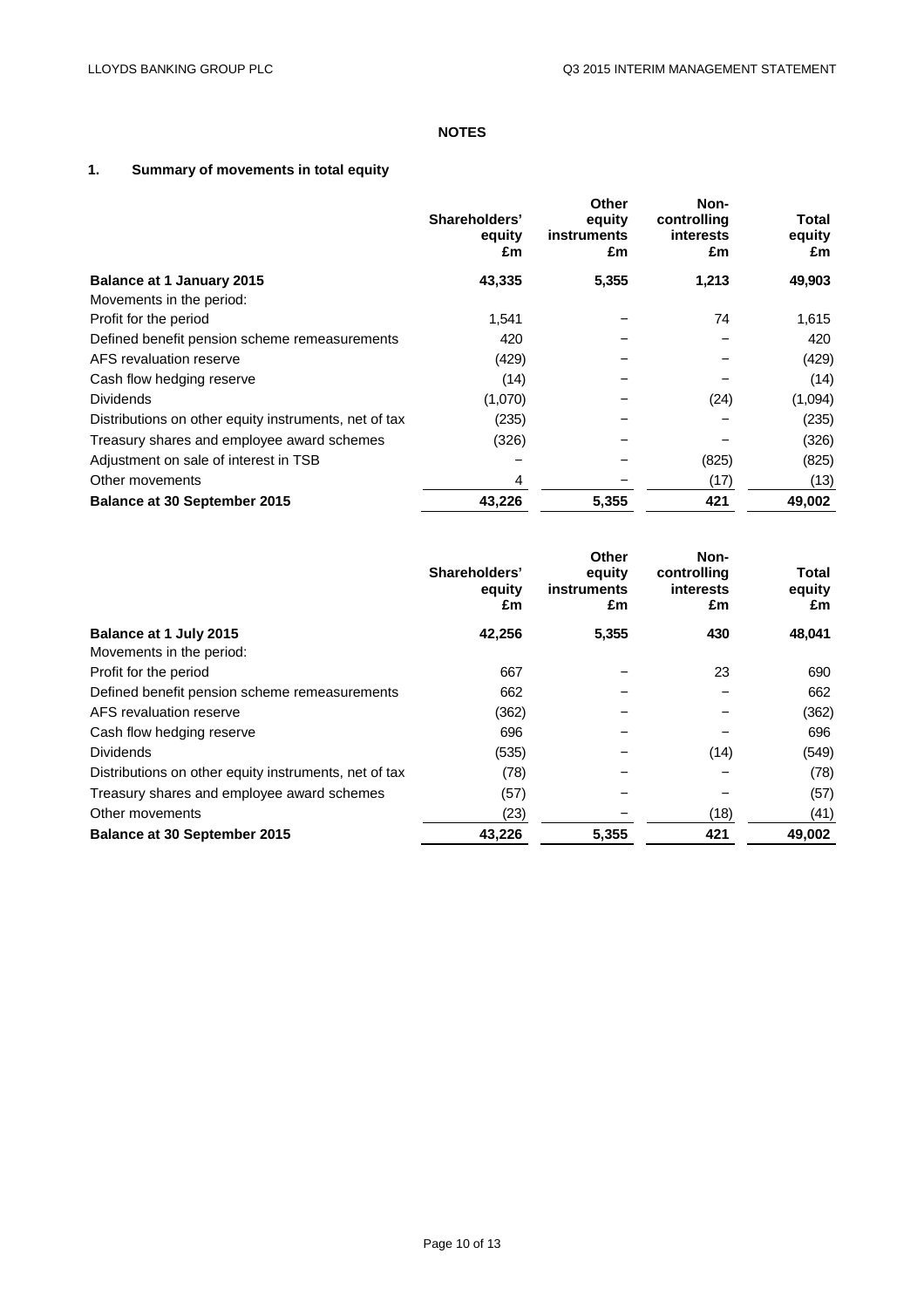# **NOTES** (continued)

#### **2. Reconciliation between statutory and underlying basis results**

The tables below set out a reconciliation from the statutory results to the underlying basis results, the principles of which are set out on the inside front cover.

|                                          |                                                      | <b>Removal of:</b>                                          |                                   |                        |                                    |                                                     |                           |
|------------------------------------------|------------------------------------------------------|-------------------------------------------------------------|-----------------------------------|------------------------|------------------------------------|-----------------------------------------------------|---------------------------|
| Nine months to<br>30 September 2015      | Lloyds<br><b>Banking</b><br>Group<br>statutory<br>£m | <b>Asset sales</b><br>and other<br>items <sup>'</sup><br>£m | Simplification <sup>2</sup><br>£m | TSB <sup>3</sup><br>£m | <b>Insurance</b><br>gross up<br>£m | <b>PPI and other</b><br>conduct<br>provisions<br>£m | Underlying<br>basis<br>£m |
| Net interest income                      | 9,016                                                | 257                                                         | $\overline{\phantom{0}}$          | (192)                  | (503)                              |                                                     | 8,578                     |
| Other income, net of<br>insurance claims | 3,646                                                | 582                                                         |                                   | (36)                   | 435                                |                                                     | 4,627                     |
| <b>Total income</b>                      | 12,662                                               | 839                                                         | $\qquad \qquad$                   | (228)                  | (68)                               |                                                     | 13,205                    |
| Operating expenses <sup>4</sup>          | (10, 312)                                            | 272                                                         | 69                                | 836                    | 68                                 | 2,435                                               | (6, 632)                  |
| Impairment                               | (199)                                                | (156)                                                       |                                   | 19                     |                                    |                                                     | (336)                     |
| TSB                                      |                                                      |                                                             | $\overline{\phantom{0}}$          | 118                    |                                    |                                                     | 118                       |
| <b>Profit before tax</b>                 | 2,151                                                | 955                                                         | 69                                | 745                    |                                    | 2,435                                               | 6,355                     |

|                                     |                                               | Removal of:                                          |                          |                        |                             |                                              |                           |
|-------------------------------------|-----------------------------------------------|------------------------------------------------------|--------------------------|------------------------|-----------------------------|----------------------------------------------|---------------------------|
| Nine months to<br>30 September 2014 | Lloyds<br>Banking<br>Group<br>statutory<br>£m | Asset sales<br>and other<br>items <sup>5</sup><br>£m | Simplification<br>£m     | TSB <sup>6</sup><br>£m | Insurance<br>gross up<br>£m | PPI and other<br>conduct<br>provisions<br>£m | Underlying<br>basis<br>£m |
| Net interest income                 | 8,090                                         | 470                                                  |                          | (593)                  | 278                         |                                              | 8,245                     |
| Other income, net of                |                                               |                                                      |                          |                        |                             |                                              |                           |
| insurance claims                    | 4,067                                         | 1,365                                                |                          | (106)                  | (372)                       |                                              | 4,954                     |
| Total income                        | 12.157                                        | 1,835                                                | $\overline{\phantom{0}}$ | (699)                  | (94)                        |                                              | 13,199                    |
| Operating expenses <sup>4</sup>     | (9,677)                                       | (388)                                                | 650                      | 695                    | 94                          | 2,000                                        | (6,626)                   |
| Impairment                          | (866)                                         | (151)                                                |                          | 74                     |                             |                                              | (943)                     |
| TSB.                                |                                               |                                                      |                          | 344                    |                             |                                              | 344                       |
| Profit before tax                   | 1,614                                         | 1,296                                                | 650                      | 414                    |                             | 2,000                                        | 5,974                     |

<sup>1</sup> Comprises the effects of asset sales (loss of £2 million), volatile items (loss of £249 million), liability management (loss of £6 million), volatility arising in insurance businesses (loss of £316 million), the amortisation of purchased intangibles (loss of £246 million) and fair value unwind (loss of £136 million).

<sup>2</sup> Comprises Simplification costs related to restructuring for the next phase of the programme.<br><sup>3</sup> Comprises the underlying results of TSB, dual running and build costs and the charge relating to the disposal of TSB.<br><sup>4</sup> £1,378 million), volatility arising in insurance businesses (loss of £197 million), the past service pension credit (gain of £710 million), the amortisation of purchased intangibles (loss of £253 million) and fair value unwind (loss of £471 million).

 $6$  Comprises the underlying results of TSB, dual-running and build costs.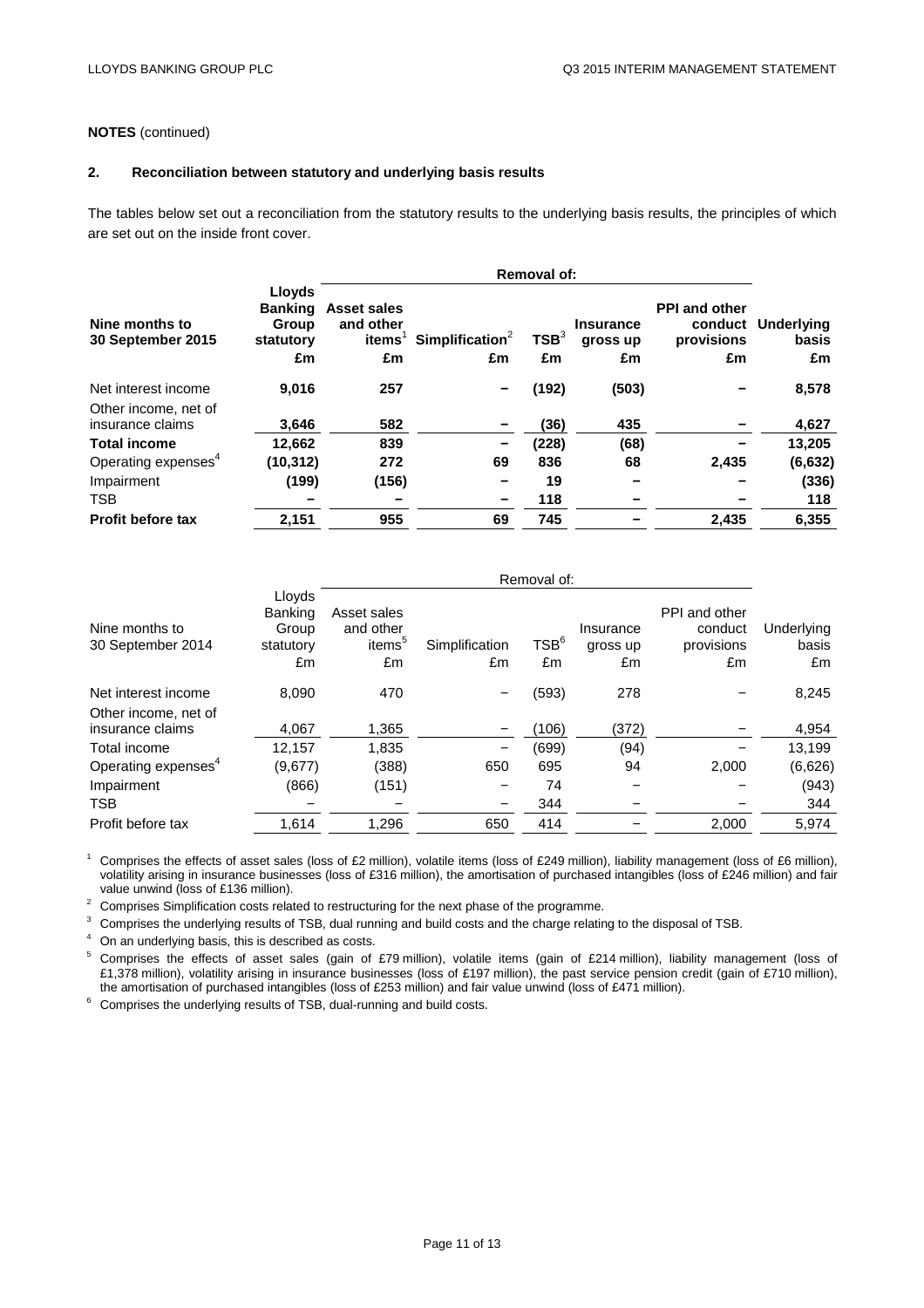# **NOTES** (continued)

# **3. Quarterly underlying basis information**

| Group                                                   | Quarter<br>ended<br>30 Sept<br>2015<br>£m | Quarter<br>ended<br>30 June<br>2015<br>£m | Quarter<br>ended<br>31 Mar<br>2015<br>£m | Quarter<br>ended<br>31 Dec<br>2014<br>£m | Quarter<br>ended<br>30 Sept<br>2014<br>£m |
|---------------------------------------------------------|-------------------------------------------|-------------------------------------------|------------------------------------------|------------------------------------------|-------------------------------------------|
| Net interest income                                     | 2,863                                     | 2,886                                     | 2,829                                    | 2,730                                    | 2,841                                     |
| Other income                                            | 1,374                                     | 1,661                                     | 1,592                                    | 1,513                                    | 1,578                                     |
| <b>Total income</b>                                     | 4,237                                     | 4,547                                     | 4,421                                    | 4,243                                    | 4,419                                     |
| Operating costs                                         | (1, 919)                                  | (2, 130)                                  | (2,020)                                  | (2, 221)                                 | (1,967)                                   |
| Operating lease depreciation                            | (189)                                     | (191)                                     | (183)                                    | (195)                                    | (179)                                     |
| Costs                                                   | (2, 108)                                  | (2,321)                                   | (2,203)                                  | (2, 416)                                 | (2, 146)                                  |
| Impairment                                              | (157)                                     | (21)                                      | (158)                                    | (159)                                    | (236)                                     |
| <b>Underlying profit excluding TSB</b>                  | 1,972                                     | 2,205                                     | 2,060                                    | 1,668                                    | 2,037                                     |
| <b>TSB</b>                                              |                                           |                                           | 118                                      | 114                                      | 118                                       |
| <b>Underlying profit</b>                                | 1,972                                     | 2,205                                     | 2,178                                    | 1,782                                    | 2,155                                     |
| Asset sales and other items                             | (377)                                     | (385)                                     | (193)                                    | (49)                                     | (268)                                     |
| Simplification costs                                    | (37)                                      | (6)                                       | (26)                                     | (316)                                    | (131)                                     |
| TSB costs                                               |                                           |                                           | (745)                                    | (144)                                    | (105)                                     |
| Conduct provisions                                      | (600)                                     | (1,835)                                   |                                          | (1, 125)                                 | (900)                                     |
| Statutory profit (loss) before tax                      | 958                                       | (21)                                      | 1,214                                    | 148                                      | 751                                       |
| Banking net interest margin <sup>1</sup>                | 2.64%                                     | 2.65%                                     | 2.60%                                    | 2.42%                                    | 2.47%                                     |
| Average interest-earning<br>banking assets <sup>1</sup> | £438.7bn                                  | £443.2bn                                  | £446.5bn                                 | £453.9bn                                 | £459.4bn                                  |
| Cost:income ratio <sup>1,2</sup>                        | 47.4%                                     | 48.9%                                     | 47.7%                                    | 54.9%                                    | 46.4%                                     |
| Asset quality ratio <sup>1</sup>                        | 0.15%                                     | 0.03%                                     | 0.14%                                    | 0.14%                                    | 0.19%                                     |
| Return on risk-weighted assets                          | 3.47%                                     | 3.84%                                     | 3.73%                                    | 2.89%                                    | 3.37%                                     |
| Return on assets                                        | 0.95%                                     | 1.06%                                     | 1.05%                                    | 0.83%                                    | 1.01%                                     |
|                                                         |                                           |                                           |                                          |                                          |                                           |

<sup>1</sup> Excluding TSB.<br><sup>2</sup> Operating lease depreciation deducted from income and costs.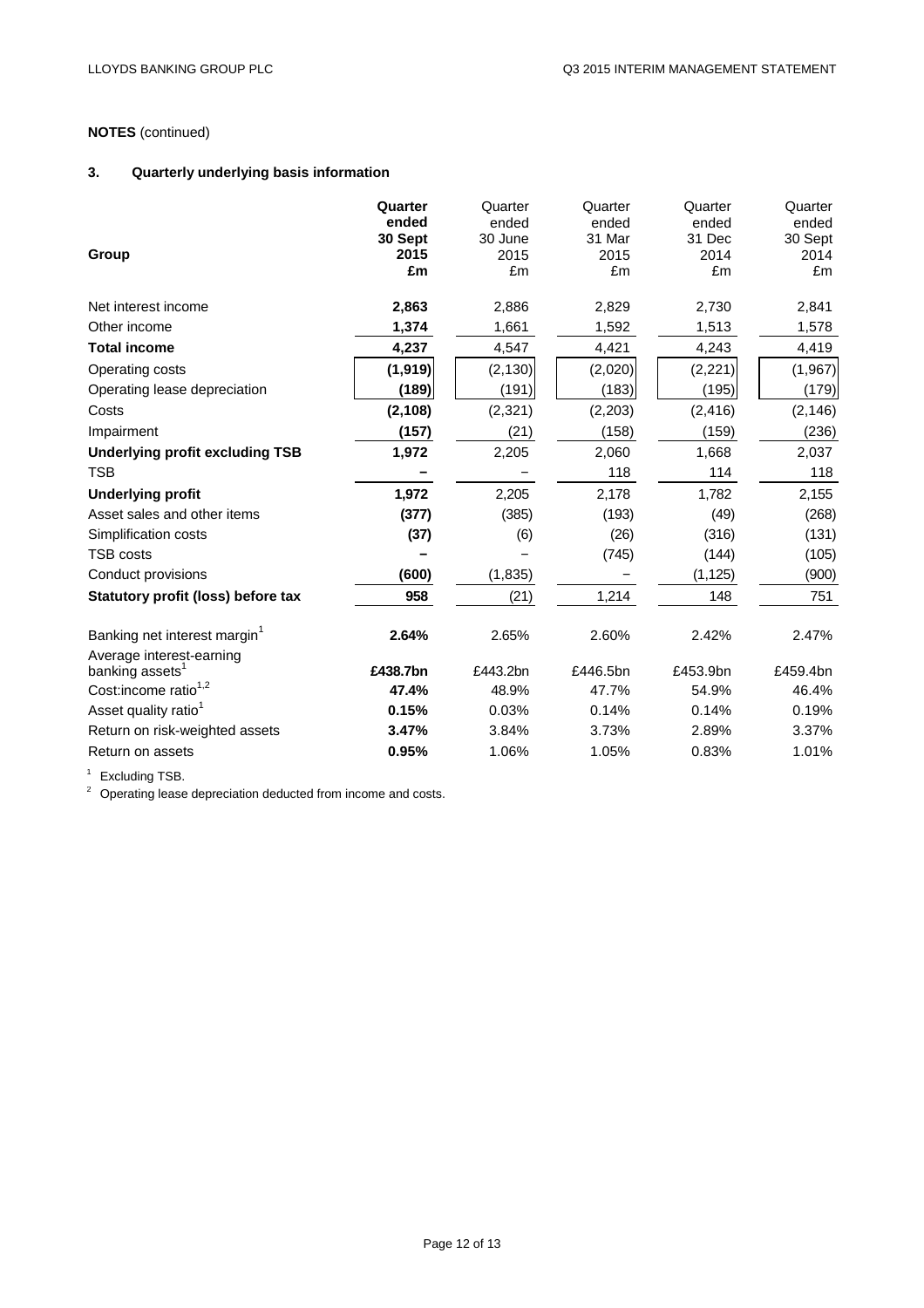# **NOTES** (continued)

#### **4. Capital and leverage disclosures**

|                                                                         | At 30 Sept<br>2015 | At 31 Dec         |
|-------------------------------------------------------------------------|--------------------|-------------------|
| <b>Capital resources (transitional)</b>                                 | £ million          | 2014<br>£ million |
| Common equity tier 1                                                    |                    |                   |
| Shareholders' equity per balance sheet                                  | 43,226             | 43,335            |
| Deconsolidation of insurance entities                                   | (1,063)            | (824)             |
| Other adjustments                                                       | (1,055)            | (1, 183)          |
|                                                                         | 41,108             | 41,328            |
| Deductions from common equity tier 1                                    | (10, 452)          | (10, 639)         |
| Common equity tier 1 capital <sup>1,2</sup>                             | 30,656             | 30,689            |
| Additional tier 1 instruments                                           | 9,177              | 9,728             |
| Deductions from tier 1                                                  | (1, 160)           | (859)             |
| Total tier 1 capital <sup>2</sup>                                       | 38,673             | 39,558            |
| Tier 2 instruments and eligible provisions                              | 12,943             | 14,530            |
| Deductions from tier 2                                                  | (1,735)            | (1,288)           |
| Total capital resources <sup>2</sup>                                    | 49,881             | 52,800            |
| <b>Risk-weighted assets</b>                                             |                    |                   |
| Foundation IRB Approach                                                 | 69,151             | 72,393            |
| Retail IRB Approach                                                     | 66,564             | 72,886            |
| Other IRB Approach                                                      | 17,258             | 15,324            |
| <b>IRB Approach</b>                                                     | 152,973            | 160,603           |
| Standardised Approach                                                   | 21,495             | 25,444            |
| Contributions to the default fund of a central counterparty             | 478                | 515               |
| <b>Credit risk</b>                                                      | 174,946            | 186,562           |
| Counterparty credit risk                                                | 8,359              | 9,108             |
| Credit valuation adjustment risk                                        | 1,435              | 2,215             |
| Operational risk                                                        | 26,279             | 26,279            |
| Market risk                                                             | 3,375              | 4,746             |
| Underlying risk-weighted assets                                         | 214,394            | 228,910           |
| Threshold risk-weighted assets                                          | 10,126             | 10,824            |
| Total risk-weighted assets <sup>1</sup>                                 | 224,520            | 239,734           |
| Leverage<br>Total tier 1 capital (fully loaded)                         | 36,011             | 36,044            |
|                                                                         | 817,713            | 854,896           |
| Statutory balance sheet assets<br>Deconsolidation and other adjustments | (152, 913)         | (165, 184)        |
| Off-balance sheet items                                                 | 58,411             | 50,980            |
| Total exposure <sup>3</sup>                                             | 723,211            | 740,692           |
|                                                                         |                    |                   |
| Ratios $2$                                                              |                    |                   |
| Common equity tier 1 capital ratio <sup>1</sup>                         | 13.7%              | 12.8%             |
| Transitional tier 1 capital ratio                                       | 17.2%              | 16.5%             |
| Transitional total capital ratio                                        | 22.2%              | 22.0%             |
| Leverage ratio <sup>3</sup>                                             | 5.0%               | 4.9%              |

<sup>1</sup> Common equity tier 1 capital resources, risk-weighted assets and the common equity tier 1 capital ratio are the same on both fully loaded and transitional bases.

 $2$  No dividend accrual has been recognised in CET1 capital for the second half of the year as the Board has not yet considered the appropriate level of payout for the full year.

Calculated in accordance with CRD IV rules, as amended by delegated act (January 2015).